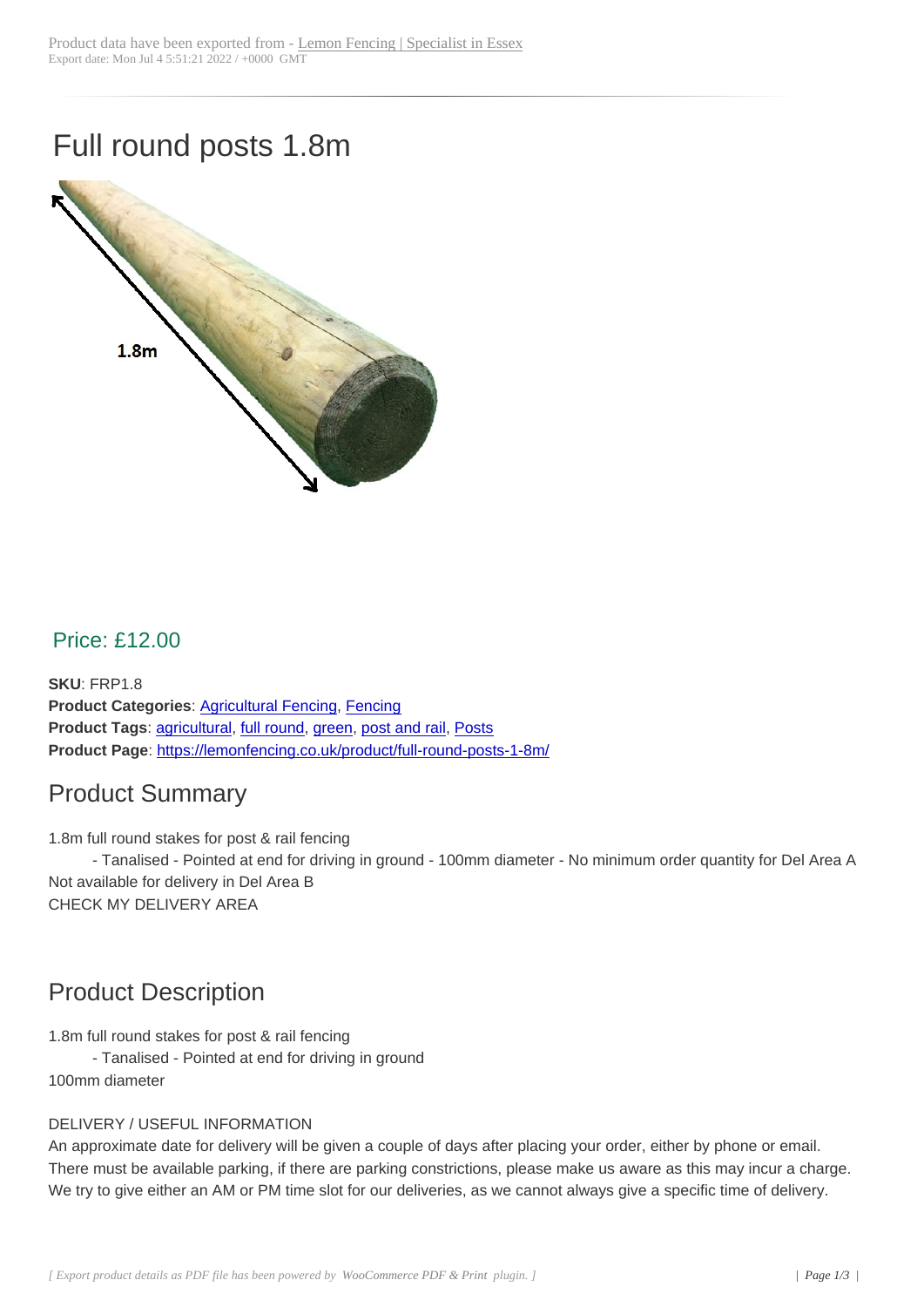Our trucks are tracked, so if you would like a more specific time, please phone on the day of delivery or the day before.

## Product Attributes

- Dimensions: 1800 × 100 × 100 mm
- Weight: 0.0000 kg
- Colour: Green
- Material: Wood

## Product Gallery



![](_page_1_Picture_8.jpeg)

*[ Export product details as PDF file has been powered by WooCommerce PDF & Print plugin. ] | Page 2/3 |*